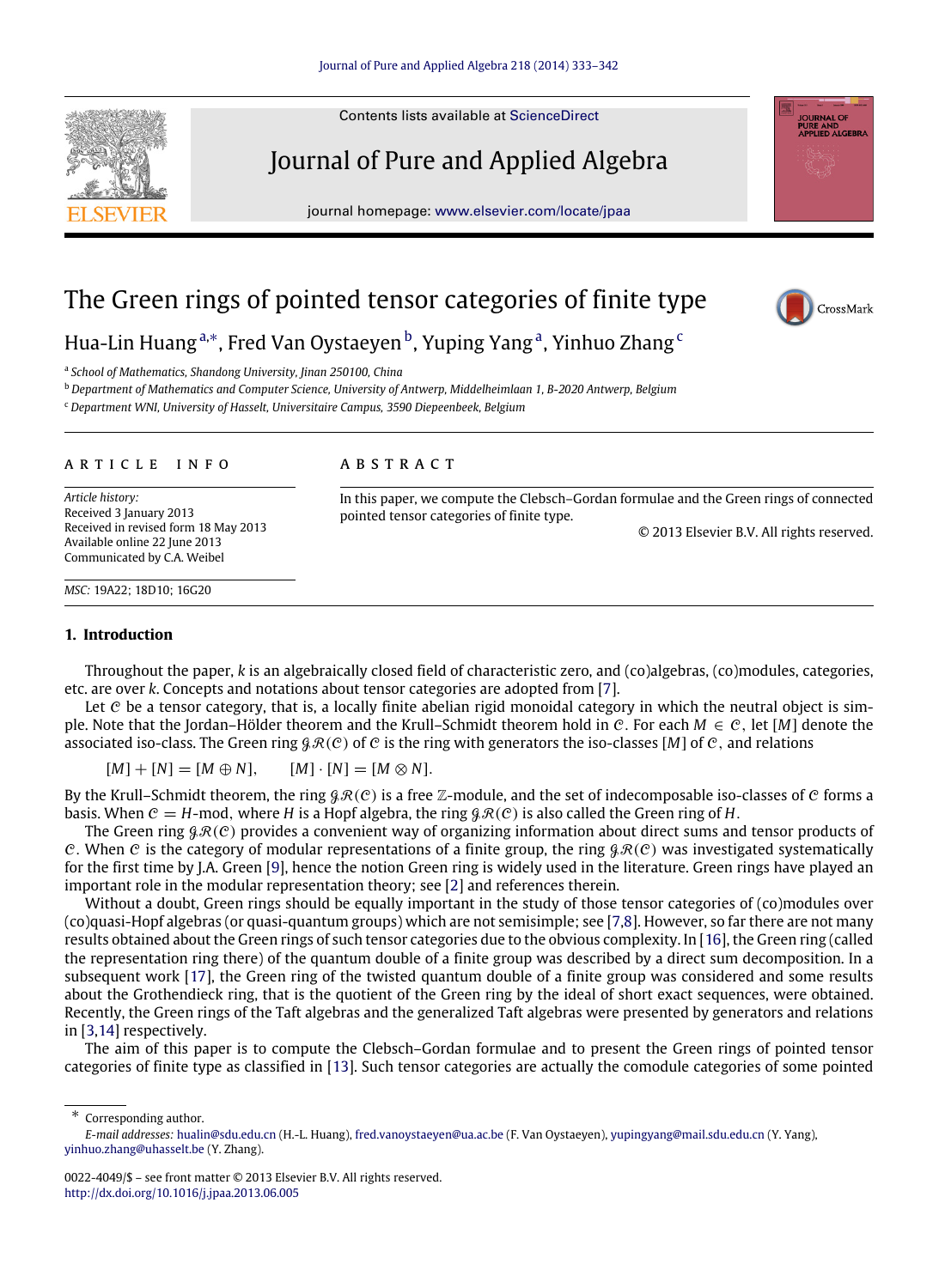coquasi-Hopf algebras of finite corepresentation type, or equivalently the module categories of some elementary quasi-Hopf algebras of finite representation type, in which there are only finitely many iso-classes of indecomposable objects, and as such their Green rings are suitable to study. Among them, the module categories of the Taft and generalized Taft algebras are particular examples. In addition, these tensor categories can be presented by quiver representations and we can take full advantage of the handy quiver techniques (see e.g. [\[1,](#page-9-9)[18\]](#page-9-10)) for the computations. In Section [2,](#page-1-0) we recall some necessary facts about pointed tensor categories of finite type. The Clebsch–Gordan formulae for such tensor categories are computed in Section [3.](#page-2-0) Finally in Section [4,](#page-7-0) the Green rings are determined. The results obtained here extend those in [\[5](#page-9-11)[,3](#page-9-6)[,14\]](#page-9-7) to a much greater range in a unified way.

## <span id="page-1-0"></span>**2. Pointed tensor categories of finite type**

In this section, we recall pointed tensor categories of finite type and their presentations via quiver representations.

2.1. Let  $n > 1$  be a positive integer and  $C_n = \langle g | g^n = 1 \rangle$  the cyclic group of order *n*. By  $Z_n$  we denote the cyclic quiver with vertices indexed by  $C_n$  and with arrows  $a_i: g^i \to g^{i+1}$  where the indices *i* are understood as integers modulo *n*. Let *p* denote the path  $a_{i+l-1}\cdots a_{i+1}a_i$  of length *l*. The *k*-span of { $p_i^l \mid 0 \le i \le n-1$ ,  $l \ge 0$ } is called the associated path space of the quiver *Zn*, and denoted by *kZn*.

From now on, let *m*′ denote the remainder of the division of the integer *m* by *n*. There is a natural coalgebra structure on *kZ<sup>n</sup>* with coproduct and counit given by

<span id="page-1-1"></span>
$$
\Delta(p_i^l) = \sum_{m=0}^l p_{(i+m)}^{l-m} \otimes p_i^m, \qquad \varepsilon(p_i^l) = \delta_{l,0} = \begin{cases} 1, & l=0; \\ 0, & \text{otherwise.} \end{cases}
$$
 (2.1)

This is the so-called path coalgebra of the quiver *Zn*.

*2.2.* The quiver *Z<sup>n</sup>* is in fact a Hopf quiver in the sense of [\[6\]](#page-9-12). By [\[10\]](#page-9-13), there exist graded coquasi-Hopf algebra, also known as Majid algebra, structures on the path coalgebra *kZn*. Moreover, the graded coquasi-Hopf structures are parameterized by some set of 1-dimensional projective representation of *Cn*; see [\[11\]](#page-9-14) for a general theorem.

Explicit graded coquasi-Hopf structures on *kZ<sup>n</sup>* are given in [\[13\]](#page-9-8). To state this result, first we need to fix some notations. For any  $\hbar \in k$ , define  $m_h = 1 + \hbar + \cdots + \hbar^{m-1}$  and  $m!_h = 1_h \cdots m_h$ . The Gaussian binomial coefficient is defined by  $\binom{m+n}{m}_{h} := \frac{(m+n)!_{h}}{m!_{h}n!_{h}}$  $\frac{m+n}{n!_h n!_h}$ . Let q be a primitive *n*-th root of unity. Assume  $0 \le s \le n-1$  is an integer and *q* an *n*-th root of  $q^s$ . For each pair  $(s, q)$ , there is a unique graded coquasi-Hopf algebra  $kZ_n(s, q)$  on  $kZ_n$  with multiplication given by

<span id="page-1-2"></span>
$$
p_i^l \cdot p_j^m = \mathbf{q}^{-sjl} q^{-jl} \mathbf{q}^{\frac{s(i+l')[m+j-(m+j)]}{n}} \binom{l+m}{l}_{\mathbf{q}^{-s}q^{-1}} p_{(i+j)'}^{l+m}.
$$
\n(2.2)

Let *d* be the order of *q*. Clearly, *d*|*n* if *s* = 0 and *d* =  $\frac{n^2}{(5 \pi)^2}$  $\frac{n^2}{(s,n^2)}$  if 1 ≤ *s* ≤ *n* − 1. Let *kZ<sub>n</sub>*(*d*) denote the subcoalgebra of *kZ<sub>n</sub>* which as a *k*-space is spanned by  $\{p_i^l | 0 \le i \le n-1, 0 \le l \le d-1\}$ . The multiplication [\(2.1\)](#page-1-1) is closed inside *kZ<sub>n</sub>*(*d*) and it becomes a graded coquasi-Hopf algebra, denoted by *M*(*n*, *s*, *q*).

<span id="page-1-3"></span>*2.3.* A pointed tensor category of finite type is a tensor category in which there are only finitely many iso-classes of indecomposable objects and whose simple objects are invertible; see [\[7](#page-9-0)[,13\]](#page-9-8).

By  $\mathcal{C}(n, s, q)$  we denote the category of finite-dimensional right  $M(n, s, q)$ -comodules. It is proved in [\[13\]](#page-9-8) that any pointed tensor category of finite type consists of finitely many identical components, and the connected component containing the neutral object is equivalent to a deformation of some  $C(n, s, q)$ , and see [\[13,](#page-9-8) Theorem 4.2 and Corollary 4.4] for a full description.

In this paper we focus on the Clebsch–Gordan formulae and the Green ring of  $C(n, s, q)$ . The results can be easily extended to the non-connected case. Now we give an explicit presentation of  $C(n, s, q)$  by quiver representations. Recall that a representation of the quiver  $Z_n$  is a collection  $V = (V_i, T_i)_{0 \le i \le n-1}$  where  $V_i$  is a vector space corresponding to the vertex  $g^i$  and  $T_i$  :  $V_i$   $\to$   $V_{i+1}$  is a linear map corresponding to the arrow  $a_i$ . Given a path  $p^l_i$ , we define a corresponding linear map  $T_i^l$  as follows. If  $l=0$ , then put  $T_i^0=Id_{V_i}$ . If  $l>0$ , put  $T_i^l=T_{i+l-1}\cdots T_{i+1}T_i$ . The category  $\mathcal{C}(n,s,q)$  consists of the representations *V* of  $Z_n$  such that  $T_i^l = 0$  whenever  $l \geq d$ .

The indecomposable objects of  $\mathcal{C}(n, s, q)$  can be described as follows. Assume  $0 \le i \le n - 1$  and  $0 \le e \le d - 1$ . Let *V*(*i*, *e*) be a vector space of dimension *e* + 1 with a basis  $\{v_m^i\}_{0\leq m\leq e}$ . *V*(*i*, *e*) is made into a representation of  $Z_n$  by putting  $V(i,e)_j$  the k-span of  $\{v_m^i|(i+m)'=j\}$  and letting  $T(i,e)_j$  maps  $v_m^i$  to  $v_{m+1}^i$  if  $(i+m)'=j$ . Here the vector  $v_{e+1}^i$  is understood as 0 by convention. Clearly  $V(i, e)$  is an object in  $C(n, s, q)$  and  $\{V(i, e)\}_{0 \le i \le n-1, 0 \le e \le d-1}$  is a complete set of iso-classes of indecomposable objects of  $C(n, s, q)$ .

*2.4.* For later computations, we need to know how the quiver representation *V*(*i*, *e*)is viewed as a right *M*(*n*, *s*, *q*)-comodule. Let

$$
\delta: V(i, e) \to V(i, e) \otimes M(n, s, q)
$$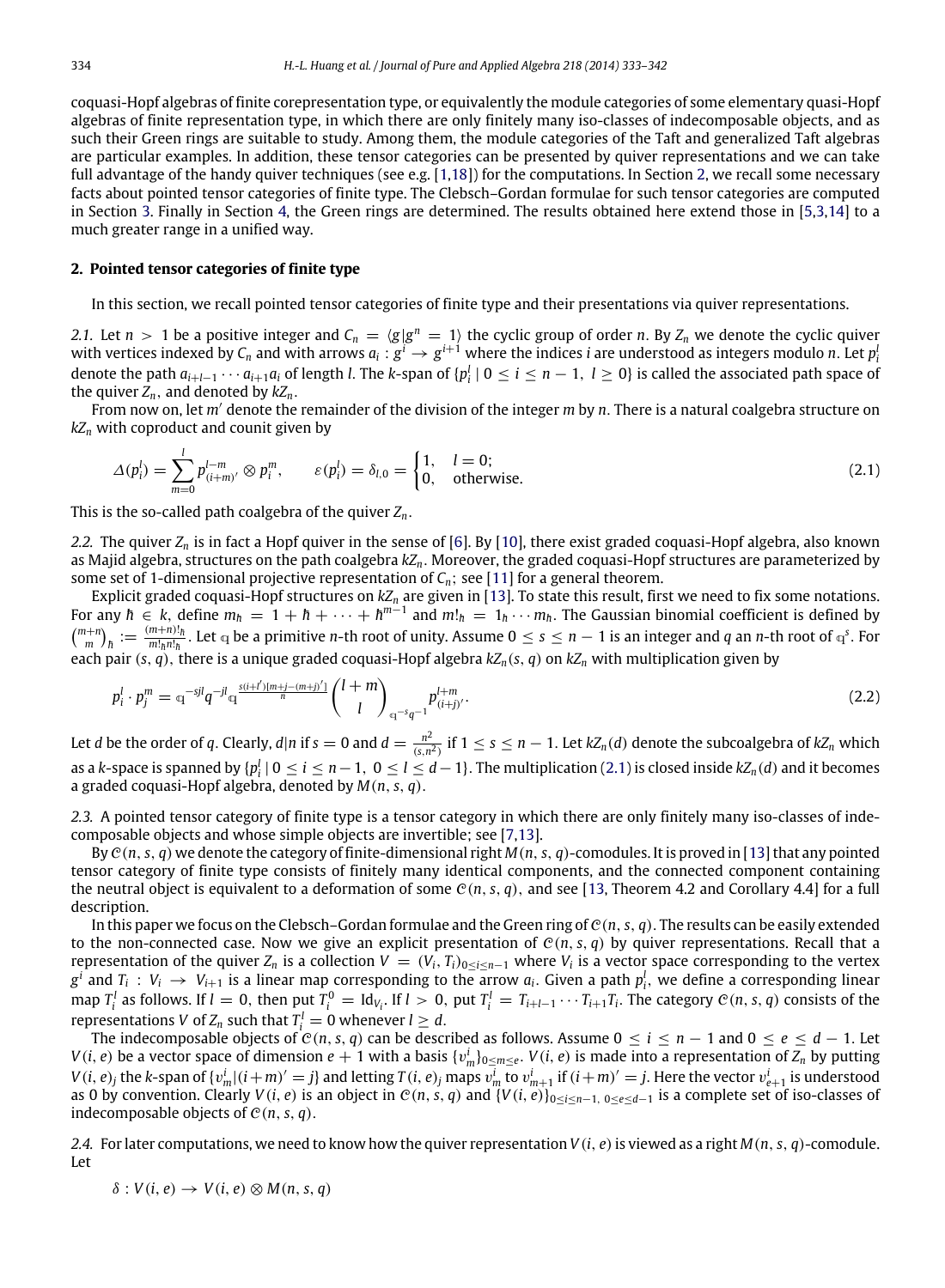denote the comodule structure map, then

$$
\delta(v_m^i) = \sum_{x=m}^e v_x^i \otimes p_{(i+m)}^{x-m}.
$$
\n(2.3)

For any two indecomposable objects  $V(i, e)$  and  $V(i, m)$  of  $C(n, s, q)$ , the comodule structure map of their tensor product *V*(*i*, *e*) ⊗ *V*(*j*, *m*) is given by

<span id="page-2-4"></span>
$$
\delta(v_a^i \otimes v_b^j) = \sum_{x=s}^e \sum_{y=t}^m C_{(i,a)(j,b)}^{(i,x)(j,y)} v_x^i \otimes v_y^j \otimes p_{(i+a+j+b)}^{x+y-a-b}, \tag{2.4}
$$

where  $C_{(i,a)(j,b)}^{(i,x)(j,y)}$  is the coefficient of the product  $p_{(i+a)'}^{x-a}$   $\cdot$   $p_{(j+b)'}^{y-b}$  as given in [\(2.2\)](#page-1-2). It is clear that  $C_{(i,a)(j,b)}^{(i,x)(j,y)} = 0$  whenever *x* + *y* − *a* − *b* ≥ *d*.

## <span id="page-2-0"></span>**3. The Clebsch–Gordan formulae**

In this section we compute the complete decomposition of *V*(*i*, *e*)⊗*V*(*j*, *f*) with the help of some techniques from quivers and their representations.

*3.1. Reduction of V*(*i*, *e*)  $\otimes$  *V*(*i*, *f*) *to V*(0, *e*)  $\otimes$  *V*(0, *f*)

First of all, we list some useful facts of indecomposable comodules of *M*(*n*, *s*, *q*).

## <span id="page-2-5"></span>**Lemma 3.1.**

<span id="page-2-2"></span><span id="page-2-1"></span>
$$
V(0,0) \otimes V(i,e) \cong V(i,e) = V(i,e) \otimes V(0,0), \tag{3.1}
$$

$$
V(1,0)^{\otimes l} = V(l',0), \qquad V(1,0)^{\otimes n} = V(0,0), \tag{3.2}
$$

<span id="page-2-3"></span>
$$
V(1,0) \otimes V(i,e) = V((i+1)',e) = V(i,e) \otimes V(1,0), \qquad (3.3)
$$

$$
\forall 0 \leq i \leq n-1, \ 0 \leq e \leq d-1.
$$

**Proof.** [\(3.1\)](#page-2-1) and [\(3.2\)](#page-2-2) are easy by definition. We prove only [\(3.3\)](#page-2-3). Let  $\{v_0^1\}$  and  $\{v_k^i\}_{0\leq k\leq e}$  be respectively a basis of  $V(1,0)$ and  $V(i, e)$ . Then  $\{v_0^1 \otimes v_k^i\}_{0 \le k \le e}$  is a basis of  $V(1, 0) \otimes V(i, e)$  and the comodule structure is given by

$$
\delta(v_0^1 \otimes v_k^i) = \sum_{x=k}^e C_x v_0^1 \otimes v_x^i \otimes p_{(i+k+1)}^{x-k}.
$$
\n(3.4)

Note that  $C_x \neq 0$  by [\(2.4\)](#page-2-4). Now view  $V(1,0) \otimes V(i,e)$  as a representation of  $Z_n$ . (2.4) implies that  $v_0^1 \otimes v_k^i$  should lie in the vector space attached to the vertex  $g^{(i+k+1)'}$ . On the other hand, by [\(3.2\)](#page-2-2) *V*(1, 0) is invertible. It follows that *V*(1, 0)⊗*V*(*i*, *e*) is indecomposable. Now by comparing it with the complete set of iso-classes of indecomposable comodules of *M*(*n*, *s*, *q*), it is easy to see that *V*(1, 0) ⊗ *V*(*i*, *e*) = *V*((*i* + 1)', *e*). Similarly, we have *V*(*i*, *e*) ⊗ *V*(1, 0) = *V*((*i* + 1)', *e*). □

Thanks to the lemma, we can reduce the decomposition of  $V(i, e) \otimes V(i, f)$  to  $V(0, e) \otimes V(0, f)$ .

# **Corollary 3.2.**

$$
V(i, e) = V(1, 0)^{\otimes i} \otimes V(0, e) = V(0, e) \otimes V(1, 0)^{\otimes i}, \tag{3.5}
$$

$$
V(i, e) \otimes V(j, f) = V(1, 0)^{\otimes (i+j)} \otimes V(0, e) \otimes V(0, f). \tag{3.6}
$$

**Proof.** Follows easily from [Lemma](#page-2-5) [3.1.](#page-2-5) □

## *3.2. Decomposition of V*(0, *e*) ⊗ *V*(0, *f*) *at vertices*

In the rest of this section, we write  $V = V(0, e) \otimes V(0, f)$  for brevity. View *V* as a representation of  $Z_n$  and let  $V_i$  denote the  $\cot$  corresponding subspace attached to the vertex  $g^i$ . Note that  $V=\oplus_{i=0}^{n-1}V_i$  is a vector space. This is the so-called decomposition at vertices, providing essential information for us to detect its direct summands in the next subsection.

With the same notations as in Section [2.3,](#page-1-3) we have a basis  $\{v_k^0\otimes v_l^0\}_{0\le k\le e,0\le l\le f}$  of  $V.$  By [\(2.4\)](#page-2-4), it is clear that

$$
V_i = \mathbb{C}\{v_k^0 \otimes v_l^0 | (k+l)' = i, \ 0 \le k \le e, \ 0 \le l \le f\}
$$
\n(3.7)

and hence its dimension is given by

$$
\dim V_i = |\{(k, l) \in \mathbb{Z} \times \mathbb{Z} : (k + l)' = i, 0 \le k \le e, 0 \le l \le f\}|. \tag{3.8}
$$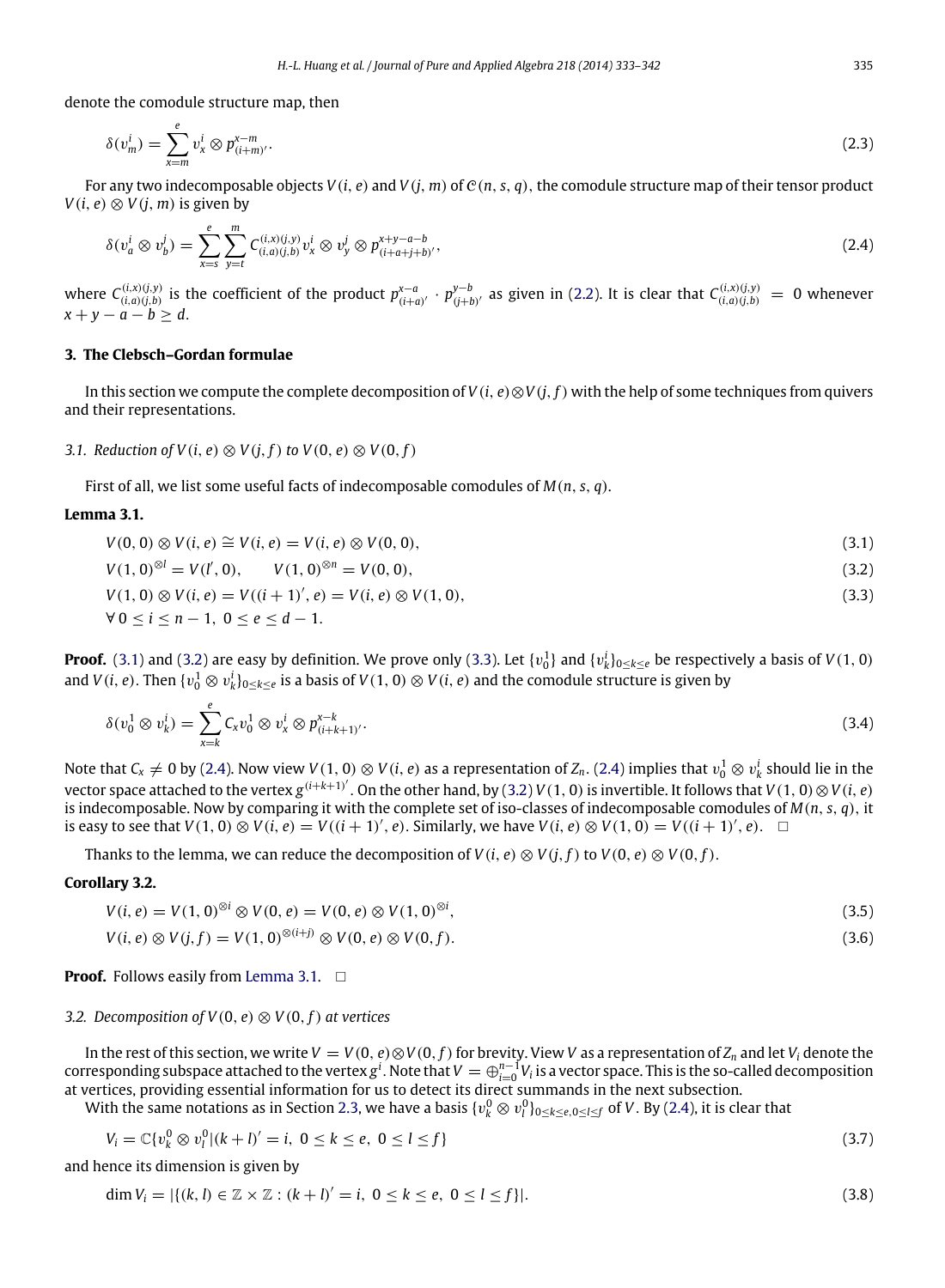In order to give an explicit formula for dim *Vi*, we need the following technical lemma.

<span id="page-3-0"></span>**Lemma 3.3.** *For integers*  $0 \le \alpha$ ,  $\beta \le n - 1$ *, let* 

 $N_{(\alpha,\beta)}^k = |\{(x, y) \in \mathbb{Z} \times \mathbb{Z} : (x + y)' = k, 0 \le x \le \alpha, 0 \le y \le \beta\}|.$ *If*  $\alpha$  <  $\beta$  *and*  $\alpha$  +  $\beta$  < *n* − 1, *then* 

$$
N_{(\alpha,\beta)}^k = \begin{cases} k+1, & 0 \le k \le \alpha, \\ \alpha+1, & \alpha \le k \le \beta, \\ \alpha+\beta+1-k, & \beta \le k \le \alpha+\beta; \end{cases}
$$
 (3.9)

*if*  $\alpha < \beta$  *and*  $\alpha + \beta > n$ , *set*  $\gamma = \alpha + \beta - n + 1$ , *then* 

$$
N_{(\alpha,\beta)}^k = \begin{cases} \gamma + 1, & 0 \le k \le \gamma, \\ k + 1, & \gamma \le k \le \alpha, \\ \alpha + 1, & \alpha \le k \le \beta, \\ \alpha + \beta + 1 - k, & \beta \le k \le n - 1; \end{cases}
$$
(3.10)

*if*  $\alpha > \beta$  *and*  $\alpha + \beta \leq n - 1$ *, then* 

$$
N_{(\alpha,\beta)}^k = \begin{cases} k+1, & 0 \le k \le \beta, \\ \beta+1, & \beta \le k \le \alpha, \\ \beta+\alpha+1-k, & \alpha \le k \le \alpha+\beta; \end{cases}
$$
 (3.11)

*if*  $\alpha > \beta$  *and*  $\alpha + \beta \geq n$ *, set*  $\gamma$  *as above, then* 

$$
N_{(\alpha,\beta)}^k = \begin{cases} \gamma + 1, & 0 \le k \le \gamma, \\ k + 1, & \gamma \le k \le \beta, \\ \beta + 1, & \beta \le k \le \alpha, \\ \alpha + \beta + 1 - k, & \alpha \le k \le n - 1. \end{cases}
$$
(3.12)

**Proof.** By direct computation.  $\Box$ 

# **Lemma 3.4.**

$$
\dim V_i = \frac{ef - e'f'}{n} + \frac{e + f - e' - f'}{n} + N^i_{(e',f')}.
$$
\n(3.13)

**Proof.** Write  $e = \alpha n + e'$ ,  $f = \beta n + f'$  and

$$
\{(x, y) : 0 \le x \le e, 0 \le y \le f\} = U_1 \cup U_2 \cup U_3 \cup U_4
$$

where

$$
U_1 = \{(x, y) : 0 \le x \le \alpha n - 1, 0 \le y \le \beta n - 1\},
$$
  
\n
$$
U_2 = \{(x, y) : \alpha n \le x \le e, 0 \le y \le \beta n - 1\},
$$
  
\n
$$
U_3 = \{(x, y) : 0 \le x \le \alpha n - 1, \beta n \le y \le f\},
$$
  
\n
$$
U_4 = \{(x, y) : \alpha n \le x \le e, \beta n \le y \le f\}.
$$

By easy computation and [Lemma](#page-3-0) [3.3](#page-3-0) one has:

$$
|\{(x, y) \in U_1 : (x + y)' = i\}| = n\alpha\beta,
$$
  
 
$$
|\{(x, y) \in U_2 : (x + y)' = i\}| = \beta(e' + 1),
$$
  
 
$$
|\{(x, y) \in U_3 : (x + y)' = i\}| = \alpha(f' + 1),
$$
  
 
$$
|\{(x, y) \in U_4 : (x + y)' = i\}| = N^i_{(e', f')}.
$$

Now we obtain:

$$
\dim V_i = n\alpha\beta + \alpha f' + e'\beta + \alpha + \beta + N^i_{(e',f')}
$$
  
= 
$$
\frac{ef - e'f'}{n} + \frac{e + f - e' - f'}{n} + N^i_{(e',f')}.
$$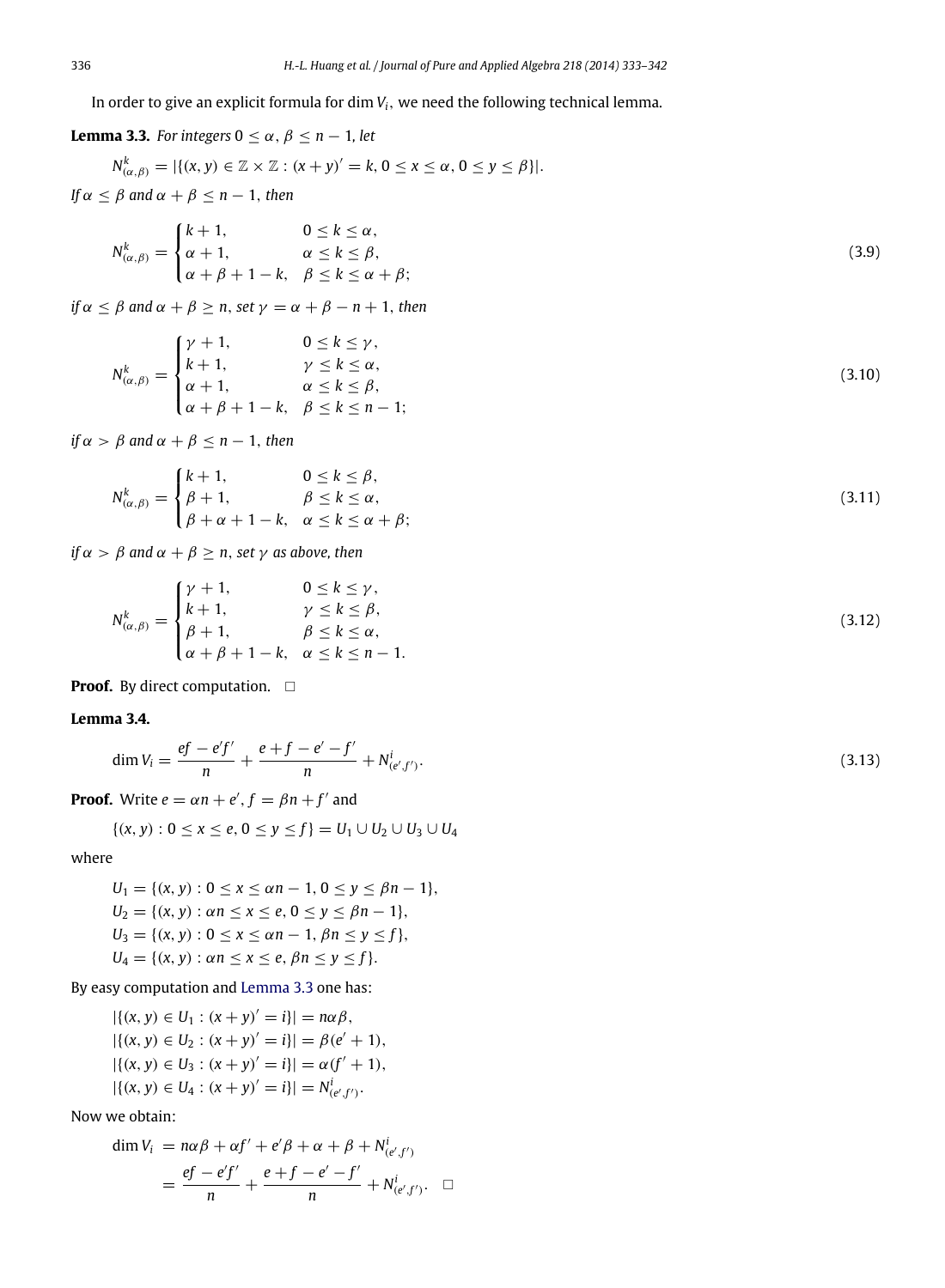## *3.3. The Clebsch–Gordan formulae*

The main objective of this subsection is to compute the decomposition of  $V = V(0, e) \otimes V(0, f)$  which will easily lead to the general Clebsch–Gordan formulae for  $C = C(n, s, q)$ .

By  $S_i(U)$  we denote the number of direct summands of the form  $V(i, ?)$  that appear in the decomposition of  $U \in \mathcal{C}$ . As in Section [2.3,](#page-1-3) we view U as a representation of the quiver  $Z_n$  and let  $T_i:U_i\to U_{i+1}$  be the linear map attached to the arrow *ai* . Write

 $U'_i = \ker T_i = \{x \in U_i : T_i(x) = 0\}.$ 

# <span id="page-4-0"></span>**Lemma 3.5.**

$$
S_i(U) = \dim U_i - \dim U_{(i-1)'} + \dim U'_{(i-1)'}.
$$
\n(3.14)

**Proof.** If  $U = V(i, l)$ , then one observes that

$$
\dim U_i - \dim U_{(i-1)'} + \dim U'_{(i-1)'} = 1 = S_i(U);
$$

if  $U = V(m, l)$  with  $m \neq i$ , one has

$$
\dim U_i - \dim U_{(i-1)'} + \dim U'_{(i-1)'} = 0 = S_i(U).
$$

In general, if  $U = \bigoplus V(j, l)$ , then  $U_i = \bigoplus V(j, l)_i$  and  $U'_i = \bigoplus V(j, l)'_i$ . Now we have

$$
S_i(U) = \sum S_i(V(j, l))
$$
  
=  $\sum [\text{dim } V(j, l)_i - \text{dim } V(j, l)_{(i-1)'} + \text{dim } V(j, l)_{i'}']$   
=  $\text{dim } U_i - \text{dim } U_{(i-1)'} + \text{dim } U'_{(i-1)'}.$ 

Now we come back to  $V = V(0, e) \otimes V(0, f)$ . To compute  $S_i(V)$ , it suffices to determine dim  $V'_i$ .

## <span id="page-4-1"></span>**Proposition 3.6.**

$$
\dim V_i' = \begin{cases} |\{j : f - e \le j \le f, (e + j)' = i\}|, & \text{if } e \le f; \\ |\{j : e - f \le j \le e, (e + j)' = i\}|, & \text{if } e > f. \end{cases} \tag{3.15}
$$

**Proof.** Clearly the two cases are symmetric, so it is enough to prove one of them. Assume  $e \leq f$  . Take the bases  $\{v^0_l\}_{0\leq l\leq e}$ and  $\{v_m^0\}_{0\leq m\leq f}$  for  $V(0, e)$  and  $V(0, f)$  respectively as before. Assume  $u \in V_i'.$  We can write

$$
u=\sum_{(l+m)'=i}\lambda_{lm}v_l^0\otimes v_m^0=\sum_{x}\sum_{l+m=nx+i}\lambda_{lm}v_l^0\otimes v_m^0.
$$

Let  $u_x = \sum_{l+m=nx+i} \lambda_{lm} v_l^0 \otimes v_m^0$ . Then it is clear that  $T(u) = 0$  if and only if  $T(u_x) = 0$ ,  $\forall x$ . Rewrite  $u_x = \lambda_1 v_{l_1}^0 \otimes v_{m_1}^0 + \cdots$  $\lambda_yv_{l_y}^0\otimes v_{m_y}^0$  with  $\lambda_k\neq 0$ ,  $\forall k$ , such that  $l_1>\cdots>l_y$  and hence  $m_1<\cdots< m_y.$  Recall that:

$$
T_i(\nu_x^0 \otimes \nu_y^0) = q^{-sy} q^{-y} \nu_{x+1}^0 \otimes \nu_y^0 + q^{\frac{sx(1+y-(1+y)')}{n}} \nu_x^0 \otimes \nu_{y+1}^0
$$

if  $x < e, y < f$ . It follows that if  $l_1 \neq e$ , we have:

$$
T_i(u_x) = \lambda_1 \mathbf{q}^{-sm_1} q^{-m_1} v_{i_1+1}^0 \otimes v_{m_1}^0 + \sum \text{other terms} \neq 0.
$$

This forces  $l_1 = e$  if  $T_i(u_x) = 0$ . By a similar argument one has  $m_y = f$  if  $T_i(u_x) = 0$ . Clearly it is necessary that  $l_1 \leq f$  and the subindex of the first factor of the last term  $e + l_1 - f \ge 0$ . That is,  $f - e \le l_1 \le f$ .

By appropriate rescaling  $u_x$  is of the following form

$$
u_x = v_e^0 \otimes v_j^0 + a_1 v_{e-1}^0 \otimes v_{j+1}^0 + \cdots + a_{(f-j)} v_{e+j-f}^0 \otimes v_j^0
$$

with  $j = nx + i - e$  and  $f - e \leq j \leq f$ . By imposing the condition  $T_i(u_x) = 0$  one can solve out a unique set of the  $a_i$ 's by recursion. As the explicit solution will not be used in later argument, we omit the calculation.

Now we have proved that  $V_i'$  is spanned by elements like  $u_x$ . Clearly the  $u_x$ 's are linearly independent. Therefore, the dimension of *V*<sup>*i*</sup> is equal to the number of such *u*<sub>*x*</sub>'s, which is exactly | {*j* : *f* − *e* ≤ *j* ≤ *f* , (*e* + *j*)<sup>*'*</sup> = *i*} | . □

<span id="page-4-2"></span>With this preparation, now we can compute  $S_i = S_i(V)$ .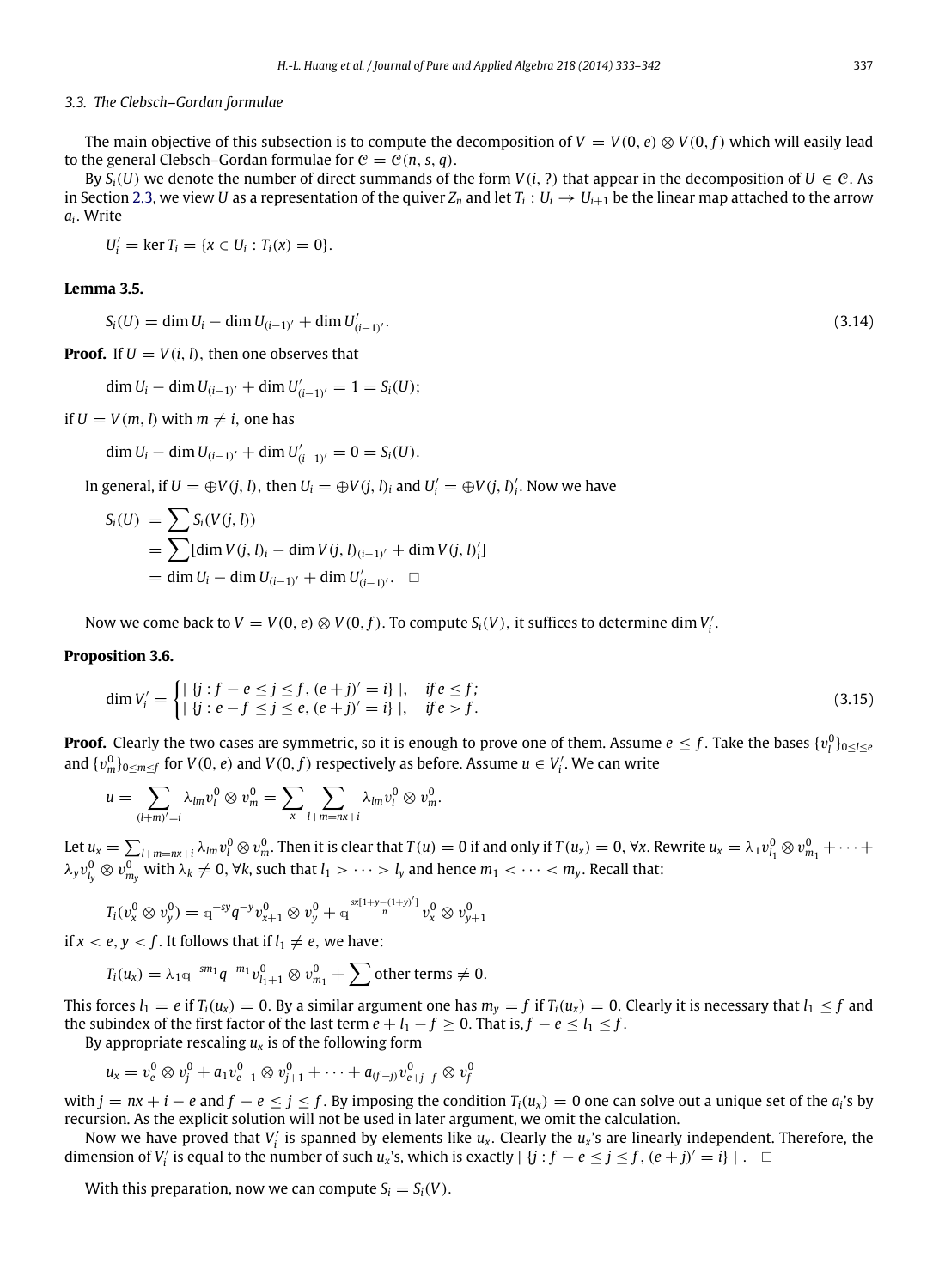**Proposition 3.7.** *Suppose e* =  $\alpha n + e^{\prime}$ ,  $f = \beta n + f^{\prime}$ . *Then we have:* 

$$
S_i = \begin{cases} \alpha + 1, & e \le f, \ 0 \le i \le e'; \\ \alpha, & e \le f, \ e' < i \le n - 1; \\ \beta + 1, & e > f, \ 0 \le i \le f'; \\ \beta, & e > f, \ f' < i \le n - 1. \end{cases} \tag{3.16}
$$

**Proof.** We prove only the cases with  $e \leq f$ . Write  $d^i$  for dim  $V'_i$ . Assume first  $e' + f' \leq n - 1$  and  $e' \leq f'$ . If  $e' + f' < n - 1$ , by applying [Lemmas](#page-3-0) [3.3–](#page-3-0)[3.5](#page-4-0) we have:

$$
S_i = \begin{cases} d^{i-1} + 1, & 0 \le i \le e'; \\ d^{i-1}, & e' + 1 \le i \le f'; \\ d^{i-1} - 1, & f' + 1 \le i \le e' + f' + 1; \\ d^{i-1}, & e' + f' + 2 \le i \le n - 1. \end{cases}
$$

Further application of [Proposition](#page-4-1) [3.6](#page-4-1) leads to:

$$
S_i = \begin{cases} \alpha + 1, & 0 \le i \le e'; \\ \alpha, & e' + 1 \le i \le f'; \\ \alpha, & f' + 1 \le i \le e' + f' + 1; \\ \alpha, & e' + f' + 2 \le i \le n - 1. \end{cases}
$$

Note that if  $e' + f' + 1 = n - 1$ , the last case actually vanishes. If  $e' + f' = n - 1$ , then by [Lemmas](#page-3-0) [3.3](#page-3-0)[–3.5](#page-4-0) we have:

$$
S_i = \begin{cases} d^{i-1} + 1, & i = 0; \\ d^{i-1}, & 1 \le i \le e'; \\ d^{i-1} - 1, & e' + 1 \le i \le f'; \\ d^{i-1}, & f' + 1 \le i \le e' + f' = n - 1. \end{cases}
$$

Following [Proposition](#page-4-1) [3.6](#page-4-1) we have:

$$
S_i = \begin{cases} \alpha + 1, & i = 0; \\ \alpha + 1, & 1 \le i \le e'; \\ \alpha, & e' + 1 \le i \le f'; \\ \alpha, & f' + 1 \le i \le n - 1. \end{cases}
$$

Therefore,

$$
S_i = \begin{cases} \alpha + 1, & 0 \leq i \leq e'; \\ \alpha, & e' + 1 \leq i \leq n - 1. \end{cases}
$$

The remaining three cases with  $e' + f' \le n - 1$ ,  $e' > f'$ ;  $e' + f' \ge n$ ,  $e' \le f'$  and  $e' + f' \ge n$ ,  $e' > f'$  respectively can be dealt with by the same process, so the detail is omitted.  $\square$ 

From now on, we shall understand  $V(i, ?)$  as  $V(i', ?)$  if  $i \geq n$ . With this notation, we have the following nice form for the complete decomposition of *V* = *V*(0, *e*)  $\otimes$  *V*(0, *f*).

# <span id="page-5-0"></span>**Corollary 3.8.**

$$
V = \begin{cases} V(0, 2) \oplus V(1, 2) \oplus \cdots \oplus V(e, 2), & \text{if } e \le f; \\ V(0, 2) \oplus V(1, 2) \oplus \cdots \oplus V(f, 2), & \text{otherwise.} \end{cases} \tag{3.17}
$$

**Proof.** Direct consequence of [Proposition](#page-4-2) [3.7.](#page-4-2) □

Now we are in the position to give the main result of this section.

<span id="page-5-1"></span>**Theorem 3.9.** *If*  $e + f \le d - 1$ *, then* 

$$
V = \begin{cases} \bigoplus_{i=0}^{e} V(i, e+f-2i), & \text{if } e \le f; \\ \bigoplus_{i=0}^{f} V(i, e+f-2i), & \text{otherwise.} \end{cases} \tag{3.18}
$$

If 
$$
e + f \ge d
$$
, set  $\gamma = e + f - d + 1$ , then  
\n
$$
V = \begin{cases} \bigoplus_{i=0}^{y} V(i, d-1) \oplus \bigoplus_{j=y+1}^{e} V(j, e+f-2j), & \text{if } e \le f; \\ \bigoplus_{i=0}^{y} V(i, d-1) \oplus \bigoplus_{j=y+1}^{f} V(j, e+f-2j), & \text{otherwise.} \end{cases}
$$
\n(3.19)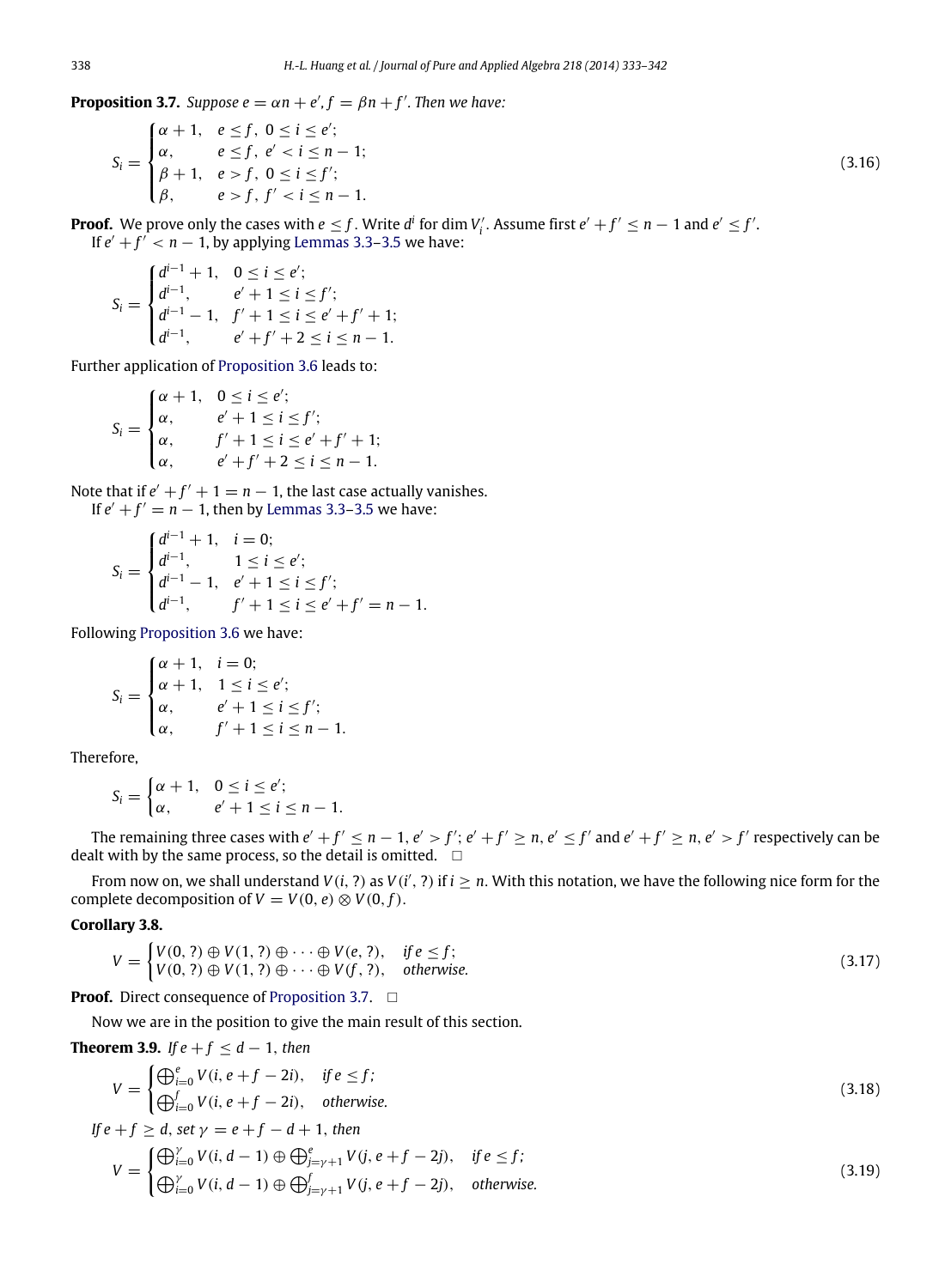**Proof.** As before, it is enough to show the case with *e* ≤ *f* . We prove by induction on *e*. First of all we consider the case with  $e+f \leq d-1$ . When  $e = 0$ , the claim is trivial. Consider  $e = 1$ . By [Corollary](#page-5-0) [3.8,](#page-5-0) we know  $V(0, 1) \otimes V(0, f) = V(0, l) \oplus V(1, m)$ for some *l*, *m*.

Now we view *V* as a quiver representation and keep the same notations as in Section [2.](#page-1-0) Note that, under our assumptions,  $f < d-1,$   $T_1^f(V) \neq 0$  and  $T_1^{f+1}(V) = 0.$  It follows that  $m \leq f$  and so  $T_0^f(V(1,m)) = 0.$  On the other hand,  $T_0^{f+1}(V) \neq 0$  and  $T_0^{f+2}(V)=0$  imply that  $T_0^{f+1}(V(0,l))\neq 0$  and  $T_0^{f+2}(V(0,l))=0$ . That is to say,  $l=f+1$ . By comparing the dimensions, we get  $m = f - 1$ . Thus we have:

<span id="page-6-2"></span><span id="page-6-0"></span>
$$
V(0, 1) \otimes V(0, f) = V(0, f + 1) \oplus V(1, f - 1).
$$
\n(3.20)

Similarly, one can prove that:

$$
V(0, f) \otimes V(0, 1) = V(0, f + 1) \oplus V(1, f - 1).
$$
\n(3.21)

In particular, we obtain that:

$$
V(0, 1) \otimes V(0, f) = V(0, f) \otimes V(0, 1). \tag{3.22}
$$

Now we assume  $1 < e \leq f$  and  $e + f \leq d - 1$ . By [\(3.21\)](#page-6-0) we have

<span id="page-6-1"></span>
$$
[V(0, e) \oplus V(1, e-2)] \otimes V(0, f) = V(0, e-1) \otimes V(0, 1) \otimes V(0, f).
$$
\n(3.23)

By the induction hypothesis, we have

$$
V(1, e-2) \otimes V(0, f) = V(1, 0) \otimes V(0, e-2) \otimes V(0, f)
$$
  
= 
$$
\bigoplus_{i=0}^{e-2} V(i+1, e-2+f-2i),
$$

and

$$
V(0, e - 1) \otimes V(0, 1) \otimes V(0, f) = V(0, e - 1) \otimes [V(0, f + 1) \oplus V(1, f - 1)]
$$
  
= 
$$
[V(0, e - 1) \otimes V(0, f + 1)] \oplus [(V(1, 0) \otimes V(0, e - 1) \otimes V(0, f - 1)]
$$
  
= 
$$
\bigoplus_{i=0}^{e-1} V(i, e + f - 2i) \oplus \bigoplus_{j=0}^{e-1} V(j + 1, e + f - 2 - 2j).
$$

By subtracting the foregoing two identities, we obtain:

$$
V(0, e) \otimes V(0, f) = \bigoplus_{i=0}^{e} V(i, e + f - 2i).
$$

Next we prove the case with *e* + *f* ≥ *d*. We consider first the case with *f* = *d* − 1. By [Corollary](#page-5-0) [3.8](#page-5-0) and by comparing the dimensions and the numbers of direct summands one can easily obtain:

<span id="page-6-3"></span>
$$
V(0, e) \otimes V(0, d-1) = V(0, d-1) \otimes V(0, e) = \bigoplus_{i=0}^{e} V(i, d-1).
$$
 (3.24)

In the rest of the proof, we can always assume  $e \le f < d-1$ , hence  $e \le d-2$ .

For the general situation, we split it into three cases. Namely,  $e + f = d$ ,  $e + f = d + 1$ , and  $e + f > d + 1$ . If  $e + f = d$ , by the induction hypothesis we have:

$$
V(1, e - 2) \otimes V(0, f) = V(1, 0) \otimes V(0, e - 2) \otimes V(0, f)
$$
  
= 
$$
\bigoplus_{i=0}^{e-2} V(i + 1, e + f - 2 - 2i)
$$

and

$$
V(0, e - 1) \otimes V(0, 1) \otimes V(0, f) = [V(0, e - 1) \otimes V(0, f + 1)] \oplus [V(0, e - 1) \otimes V(1, f - 1)]
$$
  
= 
$$
\bigoplus_{i=0}^{1} V(i, d - 1) \oplus \bigoplus_{j=2}^{e-1} V(j, e + f - 2j) \oplus \bigoplus_{k=0}^{e-1} V(k + 1, e + f - 2 - 2k).
$$

In view of [\(3.23\)](#page-6-1), we obtain the following by subtracting the above two identities:

$$
V(0, e) \otimes V(0, f) = \bigoplus_{i=0}^{1} V(i, d-1) \oplus \bigoplus_{j=2}^{e} V(j, e+f-2j).
$$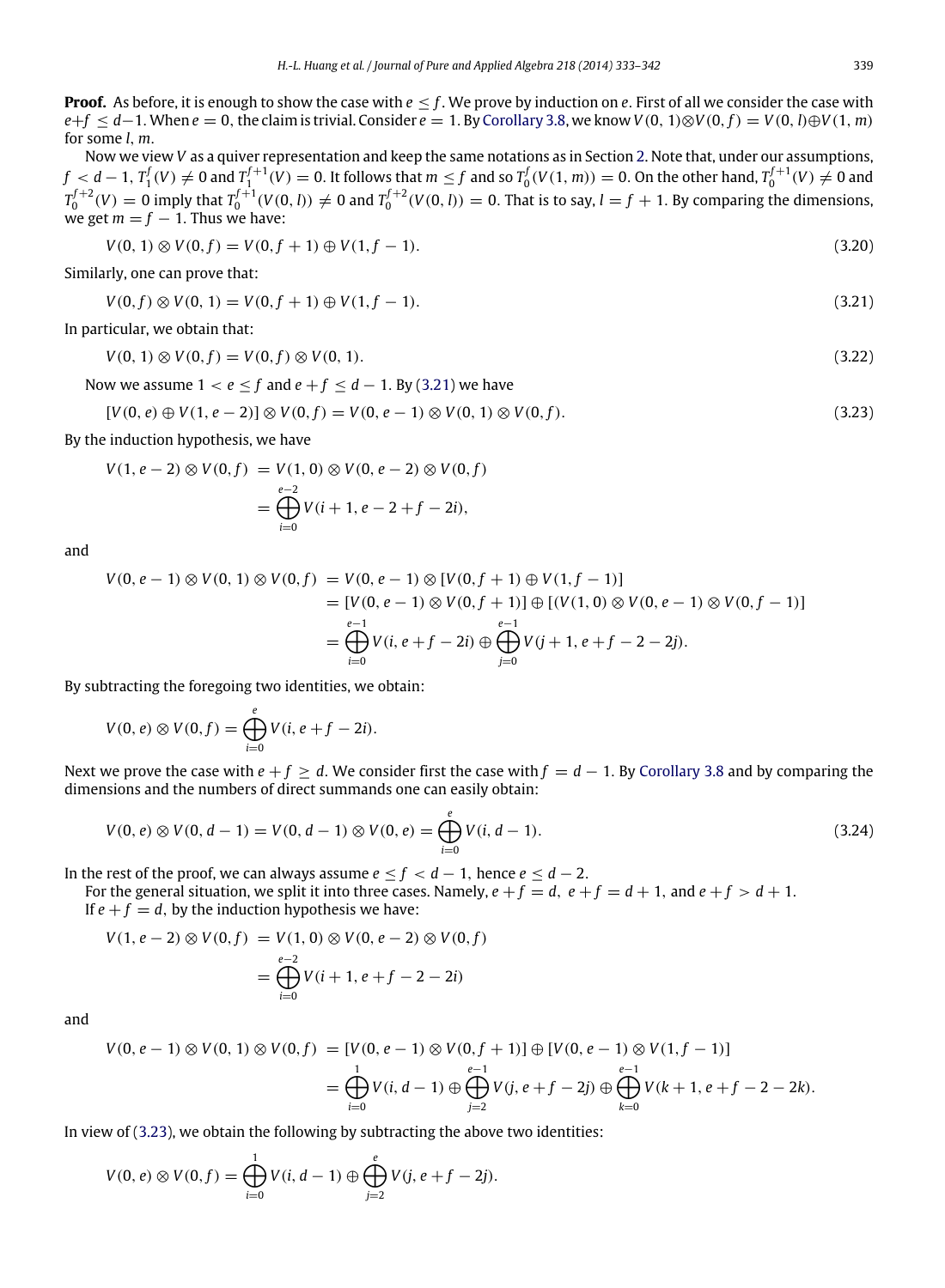If  $e + f = d + 1$ , by induction assumption we have

$$
V(1, e-2) \otimes V(0, f) = V(1, d-1) \oplus \bigoplus_{i=1}^{e-2} V(i+1, e+f-2-2i)
$$

and

$$
V(0, e - 1) \otimes V(0, 1) \otimes V(0, f) = [V(0, e - 1) \otimes V(0, f + 1)] \oplus [V(0, e - 1) \otimes V(1, f - 1)]
$$
  
= 
$$
\bigoplus_{i=0}^{2} V(i, d - 1) \oplus \bigoplus_{j=3}^{e-1} V(j, e + f - 2j)
$$
  

$$
\oplus V(1, d - 1) \oplus \bigoplus_{k=1}^{e-1} V(k + 1, e + f - 2 - 2k).
$$

Again subtracting the foregoing two identities gives us:

$$
V(0, e) \otimes V(0, f) = \bigoplus_{i=0}^{2} V(i, d-1) \oplus \bigoplus_{j=3}^{e} V(j, e+f-2j).
$$

If  $e + f > d + 1$ , then  $\gamma = e + f - d + 1 > 2$  and by induction hypothesis we have:

$$
V(1, e-2) \otimes V(0, f) = \bigoplus_{i=0}^{\gamma-2} V(i+1, d-1) \oplus \bigoplus_{j=\gamma-1}^{e-2} V(j, e+f-2-2j)
$$

and

$$
V(0, e - 1) \otimes V(0, 1) \otimes V(0, f) = [V(0, e - 1) \otimes V(0, f + 1)] \oplus [V(0, e - 1) \otimes V(1, f - 1)]
$$
  
= 
$$
\bigoplus_{i=0}^{y} V(i, d - 1) \oplus \bigoplus_{j=y+1}^{e-1} V(j, e + f - 2j)
$$
  

$$
\oplus \bigoplus_{k=0}^{y-2} V(k + 1, d - 1) \oplus \bigoplus_{l=y-1}^{e-1} V(l + 1, e + f - 2 - 2l).
$$

By subtracting the above two identities, we obtain:

$$
V(0, e) \otimes V(0, f) = \bigoplus_{i=0}^{\gamma} V(i, d-1) \oplus \bigoplus_{j=\gamma+1}^{e} V(j, e+f-2j).
$$

Thus the proof is completed.  $\square$ 

Now by combining [Lemma](#page-2-5) [3.1](#page-2-5) and [Theorem](#page-5-1) [3.9,](#page-5-1) we arrive at the general Clebsch–Gordan formulae of C.

**Theorem 3.10.** *Let*  $V = V(i, e) ⊗ V(j, f)$ . *If*  $e + f < d - 1$ , *then* 

$$
V = \begin{cases} \bigoplus_{k=0}^{e} V(i+j+k, e+f-2k), & \text{if } e \le f; \\ \bigoplus_{k=0}^{f} V(i+j+k, e+f-2k), & \text{otherwise.} \end{cases}
$$
\n(3.25)

*If*  $e + f > d$ , *set*  $\gamma = e + f - d + 1$ , *then* 

$$
V = \begin{cases} \bigoplus_{k=0}^{Y} V(i+j+k, d-1) \oplus \bigoplus_{l=y+1}^{e} V(i+j+l, e+f-2l), & \text{if } e \le f; \\ \bigoplus_{k=0}^{Y} V(i+j+k, d-1) \oplus \bigoplus_{l=y+1}^{f} V(i+j+l, e+f-2l), & \text{otherwise.} \end{cases}
$$
(3.26)

**Remark 3.11.** As an immediate consequence of [Theorem](#page-5-1) [3.9,](#page-5-1) we obtain the commutativity of the tensor product in  $C$ :

$$
V(i, e) \otimes V(j, f) = V(j, f) \otimes V(i, e). \tag{3.27}
$$

# <span id="page-7-0"></span>**4. The Green rings**

Denote by  $\mathcal{GR}(C)$  the Green ring of  $C = C(n, s, q)$ . So far we know that  $\{[V(i, l)] : 0 \le i \le n - 1, 0 \le l \le d - 1\}$  form a basis of  $\beta \mathcal{R}(C)$  and [Theorem](#page-5-1) [3.9](#page-5-1) provides the ring structure with explicit structure constants. The aim of this section is to present the Green ring  $\mathcal{GR}(C)$  by generators and relations.

<span id="page-7-1"></span>We start with the following lemma which summarizes some important information of  $\mathcal{GR}(C)$  provided by the previous sections.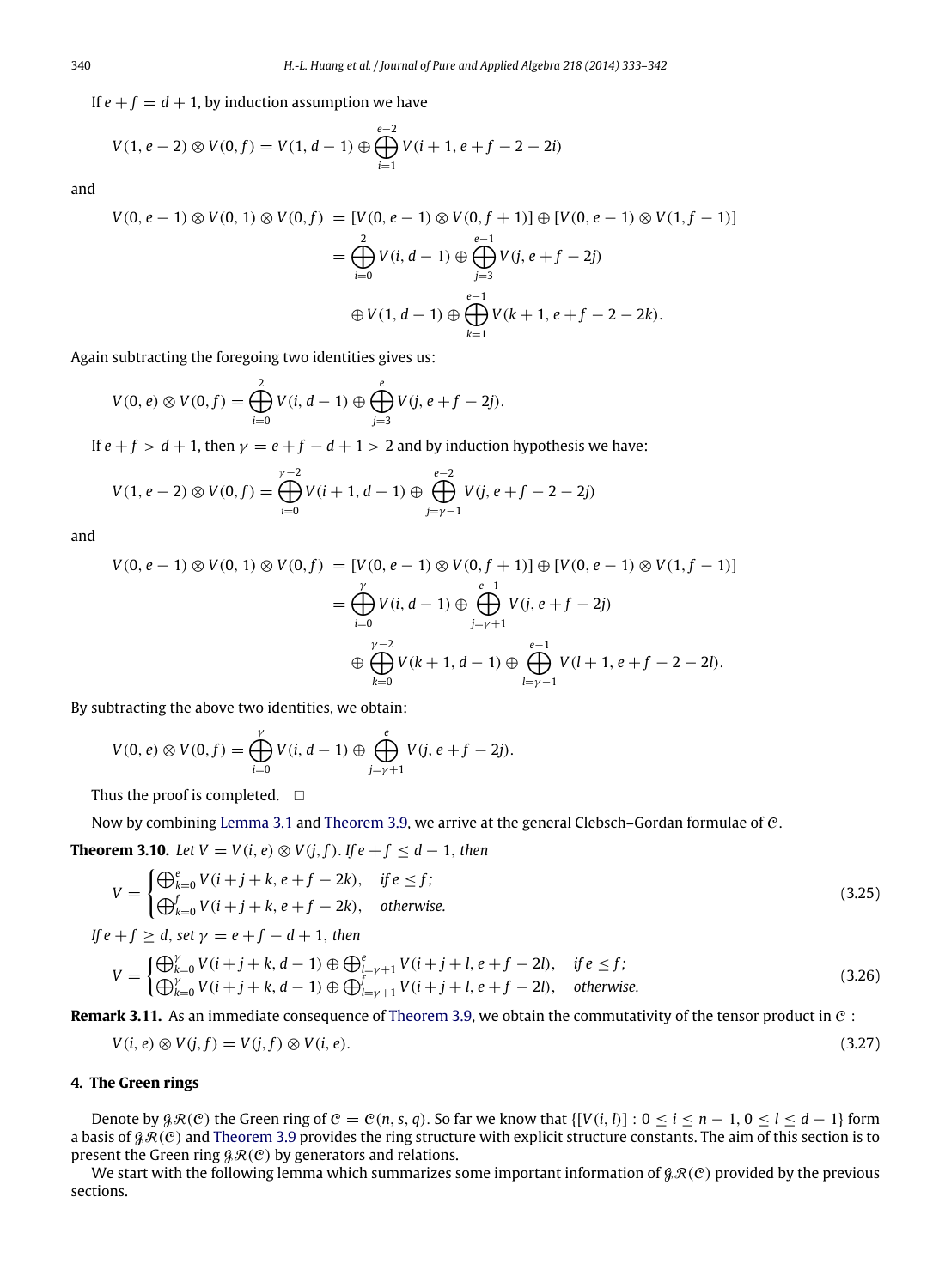**Lemma 4.1.** Let 1 denote the identity of  $\mathcal{R}(\mathcal{C})$ . Then we have

 $[V(1, 0)]^n = [V(0, 0)] = 1.$  $[V(0, l)] = [V(0, 1)][V(0, l - 1)] - [V(1, 0)][V(0, l - 2)]$ ,  $\forall 2 < l < d - 1$ . (3)  $[V(0, 1)][V(0, d-1)] = [V(0, d-1)] + [V(1, 0)][V(0, d-1)].$ 

# **Proof.** (1) Follows from [Lemma](#page-2-5) [3.1.](#page-2-5)

(2) Direct consequence of [\(3.20\)](#page-6-2).

(3) Direct consequence of  $(3.24)$ .  $\Box$ 

To present the Green ring  $\mathcal{GR}(\mathcal{C})$ , we need the generalized Fibonacci polynomials used in [\[3,](#page-9-6)[14\]](#page-9-7). Set  $f_1(x, y) = 1$  and  $f_2(x, y) = y$ , then define recursively

$$
f_i(x, y) = yf_{i-1}(x, y) - xf_{i-2}(x, y), \quad \forall i > 2.
$$
\n(4.1)

<span id="page-8-0"></span>**Lemma 4.2** (*[\[3,](#page-9-6) Lemma 3.11]*)**.** *For all n* ≥ 2, *we have*

$$
f_n(x, y) = \sum_{i=0}^{\lfloor \frac{n-1}{2} \rfloor} (-1)^i {n-1-i \choose i} x^i y^{n-1-2i}.
$$

Now we have the following expression of element [*V*(*i*, *l*)].

<span id="page-8-1"></span>**Lemma 4.3.** *In the ring*  $\mathcal{G}\mathcal{R}(C)$ 

 $[V(i, l)] = [V(1, 0)]^{i} f_{l+1}([V(1, 0)], [V(0, 1)]), \quad \forall 0 \le i \le n-1, l \le d-1.$ 

*In particular,*  $\mathcal{GR}(C)$  *is generated by*  $[V(1, 0)]$  *and*  $[V(0, 1)]$ .

**Proof.** Direct consequence of [Lemma](#page-8-0) [4.1\(](#page-7-1)2) and Lemma [4.2.](#page-8-0)  $\Box$ 

Finally we are ready to present the Green ring  $\mathcal{GR}(\mathcal{C})$ .

**Theorem 4.4.** Let  $\mathbb{Z}[x, y]$  be the polynomial ring over  $\mathbb{Z}$  with two variables x and y. By *J* we denote the ideal of  $\mathbb{Z}[x, y]$  generated *by*  $\{x^n - 1, (y - x - 1)f_d(x, y)\}$ . *The Green ring*  $\mathcal{GRC}(e)$  *is isomorphic to the quotient ring*  $\mathbb{Z}[x, y]/J$ .

**Proof.** Define a ring homomorphism by

$$
F: \mathbb{Z}[x, y] \longrightarrow \mathcal{G}\mathcal{R}(C)
$$

$$
x \mapsto [V(1, 0)],
$$

$$
y \mapsto [V(0, 1)].
$$

By [Lemma](#page-8-1) [4.3,](#page-8-1) *F* is surjective. Moreover, by (1) and (3) of [Lemmas](#page-7-1) [4.1](#page-7-1) and [4.3](#page-8-1) with *i* = 0 and *l* = *d* − 1, it is easy to see that *J* ⊂ ker *F* . So *F* induces a ring epimorphism:

$$
\overline{F} : \mathbb{Z}[x, y]/J \longrightarrow \mathcal{G}\mathcal{R}(C)
$$
  

$$
\overline{x} \mapsto [V(1, 0)],
$$
  

$$
\overline{y} \mapsto [V(0, 1)].
$$

Notice that {*x i y j* }0≤*i*≤*n*−1,0≤*j*≤*d*−<sup>1</sup> is a Z-basis of Z[*x*, *y*]/*J* hence its Z-dimension is *nd*, which is equal to the Z-dimension of  $\mathcal{GR}(C)$ . That is, the map  $\overline{F}$  is an isomorphism.  $\Box$ 

We conclude the paper with the following remarks.

**Remark 4.5.** Keep the same notations  $n$ ,  $d$ ,  $s$ ,  $q$ ,  $Z_n$  and  $\mathcal{C}(n, s, q)$  as in Section [2.](#page-1-0)

- (1) If one prefers to work on a path algebra rather than a path coalgebra, then one can realize  $\mathcal{C}(n, s, q)$  as the representation category of the quasi-Hopf algebra  $H(n, s, q)$  which is dual to  $M(n, s, q)$ . As an algebra,  $H(n, s, q)$  is isomorphic to  $kZ_n^a/J^a$ where  $kZ_n^a$  is the associated path algebra of the quiver  $Z_n$  and *J* is the ideal generated by the set of arrows of  $Z_n$ .
- (2) When  $s = 0$ , then  $d = \text{ord } q$  is a factor of *n* and  $M(n, 0, q)$  is an *nd*-dimensional Hopf algebra. The dual of  $M(n, 0, q)$  was considered in [\[5\]](#page-9-11) by Cibils and the corresponding Clebsch–Gordan formulae were obtained there.
- (3) When  $s = 0$  and ord  $q = n$ , the algebra  $M(n, 0, q)$  is the Taft Hopf algebra [\[15\]](#page-9-15) whose Green ring  $r(H_n(q))$  (of representation category) was presented in [\[3\]](#page-9-6). It is well-known that the Taft algebra is self-dual, hence  $\mathcal{GR}(\mathcal{C}(n, 0, q))$ and  $r(H_n(q))$  coincide.
- (4) The Green rings  $r(H_{n,d})$  of the generalized Taft algebras [\[12\]](#page-9-16) were presented in [\[14\]](#page-9-7). It turns out that the representation category of *Hn*,*<sup>d</sup>* is a pointed tensor category of finite type, but not connected. The category can be presented as *n*/*d* copies of  $C(d, 0, q)$  with  $d = \text{ord } q$ ; see [\[12,](#page-9-16)[13\]](#page-9-8). The dual of  $H_{n,d}$  is exactly  $M(n, 0, q)$  with  $d = \text{ord } q$ ; see [\[4\]](#page-9-17). Thus, the Green ring  $g \mathcal{R}(C(n, 0, q))$  is the Green ring of the *corepresentation* category of  $H_{n,d}$ , or the Green ring of the Hopf algebra  $H_{n,d}^*$ . As the generalized Taft algebras  $H_{n,d}$  are not self-dual if  $n \neq d$ , so it is natural that  $g \mathcal{R}(C(n,0,q))$  and  $r(H_{n,d})$  are not isomorphic.